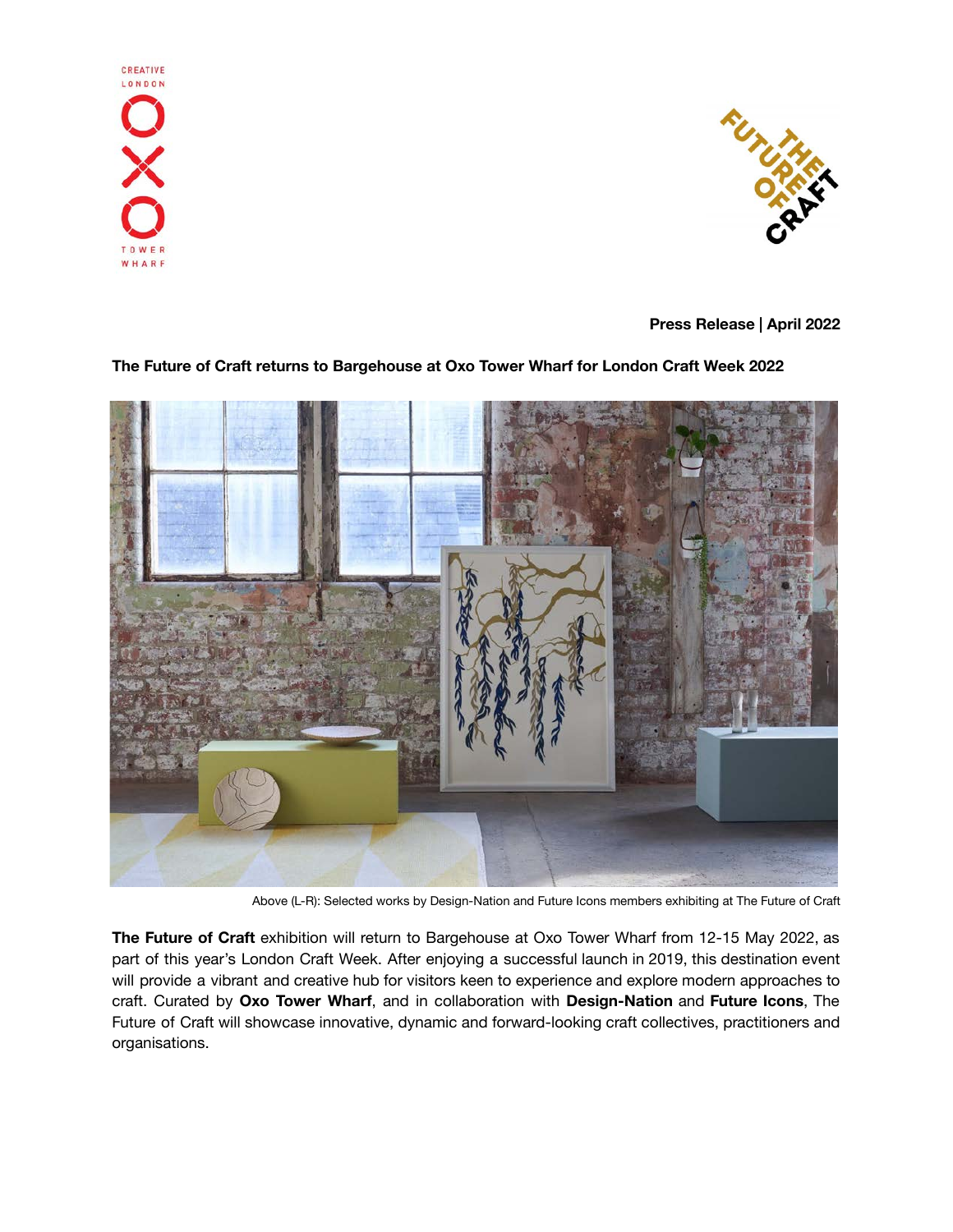Across four floors of the visually appealing, raw and industrial Bargehouse, visitors to The Future of Craft will discover new projects, installations and collaborations from over 40 pioneering makers, working in a range of craft disciplines: ceramics, furniture, interior accessories, lighting, metalwork, textiles and more.

Special features include **Fung+Bedford**, who will transform the Bargehouse with their origami inspired large scale paper installations *'Gathering'* and *'18'*. **Cockpit Collective** will present '*Textile + Surface',* an artist-led showcase of craftspeople working within textile and surface design, and **Royal College of Art Chinese Students and Scholars Association** will showcase *'Absent Traces'*, a collective of student and graduate work.

This year, our visitors will also be treated to a 4 day programme of free talks and maker demonstrations. Highlights include a panel discussion with podcaster **Grant Gibson** of Material Matters and large scale marbling demonstrations from **Nat Maks**.

A must-see event during London Craft Week 2022, The Future of Craft will provide an insightful, interactive and intelligent exhibit, fostering learning and encouraging debate around the many approaches to craft and its future potential.



Above (L-R): Selected works by Design-Nation and Future Icons members exhibiting at The Future of Craft

## **The Future of Craft: collaborators and exhibitions**

Placing an emphasis on the value of design and craft as integral to the UK's creative and cultural legacy, **Design-Nation** is working to build a rich and diverse portfolio of contemporary designer–makers. At The Future of Craft, Design-Nation will present a headline showcase of brand new projects and products, spanning two rooms at Bargehouse. With an impressive line-up of craft disciplines and the participation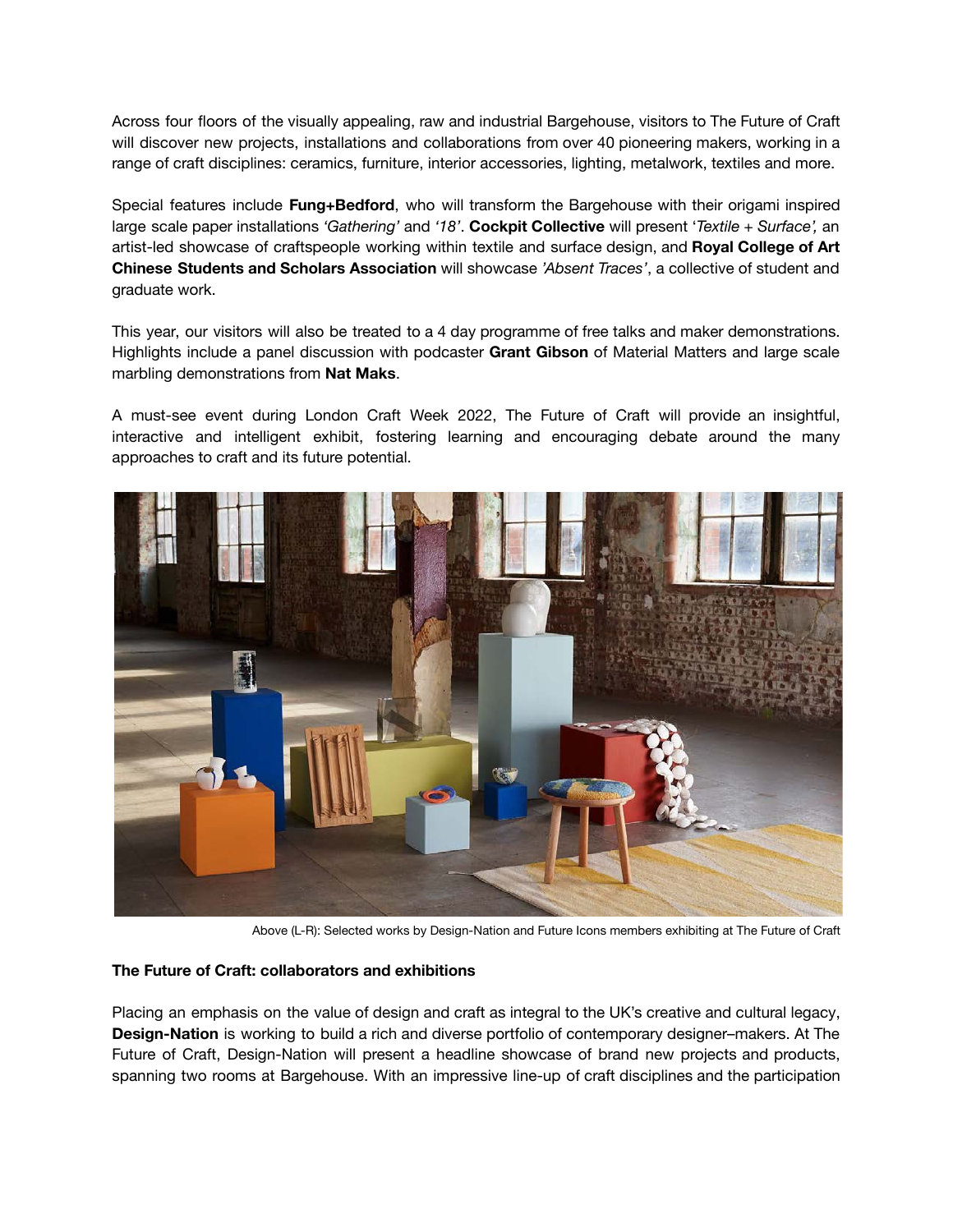of 17 superlative designer–makers, Design-Nation will ensure visitors experience a truly creative display of crafts, including ceramics, furniture and textiles.

Design-Nation exhibitors include **Angus Ross; Anne Mckenzie Botanic Calligraphic Art; Arra Textiles; Bridget Bailey; Coucou Manou; Emily Jo Gibbs; Jacky Puzey Embroidery; Kira Phoenix K'inan; Kirsty Adams Ceramics; Majeda Clarke; Michéle Oberdieck; Momoka Gomi** and **Wolfram Lohr**. A special new feature will introduce work from Design-Nation graduate members **Cathy Green Ceramics, Gunn Ceramics** and **The Metalsmith**. Plus exclusive installations from **Fung+Bedford**.

**Future Icons** represents a choice portfolio of design and craft-led businesses, whose collections include a fine array of interior and fashion accessories, furniture, artwork and objets d'art. At The Future of Craft, Future Icons will present a singular selection of works from 12 of its clients, all leading contemporary craft practitioners. Disciplines on display will include: ceramics, furniture, textiles, and metal, leather and paper artworks. Visitors will be able to purchase pieces from individual makers.

Future Icons exhibitors include **Bronwyn Higgins; Louise Heighes; Lucie Summers; Kei Tominaga; Lark & Bower; Pipet Design; RHMB; Ikuko Iwamoto**; **Jo Davies**; **Gabriel Eden James**; **Judy McKenzie** and **Nat Maks.**.

**Cockpit Collective**, presents '*Textile + Surface',* an artist-led showcase of eleven craftspeople working within textile and surface design. The London-based collective, who excel in material innovation and craft artistry, each tell a material story spanning a wide range of specialist crafts from natural dyeing to weaving with waste.

Cockpit Collective exhibitors include: **Alicia Rowbotham; Millie Thomas; Alice Timmis; Hannah Refaat; Vicky Cowin; Ellen Williams; Anna Davies; Hannah Galvin-Horne; Kendall Clarke; Kamilah Ahmed** and **Sophie Graney**.

More highlights to be announced soon.

#### **Notes to Editors**

**Dates:** 12-15 May 2022 **Opening Times:** 11am – 6pm **Address:** Bargehouse, Oxo Tower Wharf, Bargehouse Street, South Bank, London SE1 9PH **Private View:** 11 May, 6-9pm RSVP to rsvp@seenpr.com

www.oxotower.co.uk | #TheFutureofCraft | @OxoTowerWharf

#### **For press enquiries and images:**

David Gorrod or Trina Wickenden at Seen PR info@seenpr.com | @seen\_pr | Tel +44 (0)1273 722 469

#### **About Oxo Tower Wharf**

Oxo Tower Wharf is home to some of the UK's most innovative and internationally renowned designers. Visitors can explore over 25 open designer-maker studios across three floors of the iconic Oxo Tower Wharf Building - select studios will be running their own events as part of London Craft Week. This building is also home to contemporary exhibition spaces, Bargehouse and gallery@oxo.